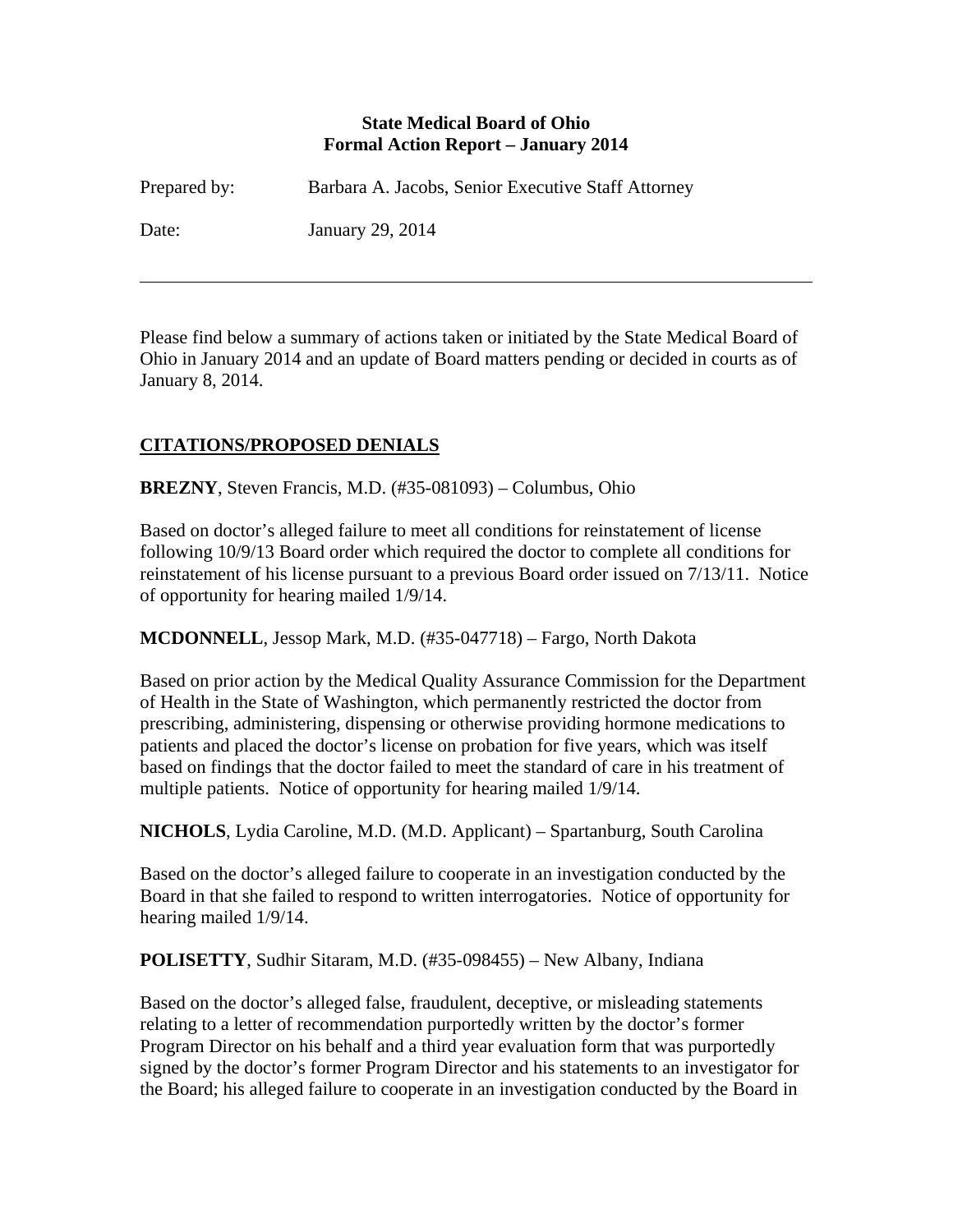relation to the letter of recommendation and third year evaluation form; his alleged obtaining or attempt to obtain a thing of value by fraudulent misrepresentations in the course of practice; his alleged violation of the conditions placed on his license by a 1/9/13 Consent Agreement; his alleged commission of an act constituting a felony in that he allegedly forged the letter of recommendation and third year evaluation form; and his alleged commission of an act constituting a misdemeanor of Falsification relating to the same documents. Notice of opportunity for hearing mailed 1/9/14.

**SINGH**, Bikramjit, M.D. (#57-023853) – Toledo, Ohio

Based on the doctor's alleged false, fraudulent, deceptive or misleading statements on his application of a training certificate in that the doctor stated that he had worked as a medical officer for a period of approximately four years at Metro Hospital in Faridabad, India and worked as a medical officer for a period of approximately three years at Fortis Escorts Hospital in Faridabad, India, when in fact he had not been employed by either hospital. Notice of opportunity for hearing mailed 1/9/14.

**STEWART**, Willie Fred, M.D. (M.D. Applicant) – Merrillville, Indiana

Based on the doctor's alleged failure to cooperate in an investigation conducted by the Board in that he failed to respond to written interrogatories and on the doctor's lack of clinical practice in at least two year preceding his application for licensure. Notice of opportunity for hearing mailed 1/9/14.

**TIMOTEO**, Steven Eric (M.T. Applicant) – Wadsworth, Ohio

Applicant notified of right to request a hearing on the question of whether his failure to submit to a chemical dependency examination as ordered by the Board was due to circumstances beyond his control. Based on the legal presumption that applicant's failure to submit to a chemical dependency examination as ordered by the Board constitutes an admission that he is unable to practice according to acceptable and prevailing standards of care by reason of his habitual or excessive use or abuse of drugs, alcohol, or other substances that impair ability to practice. Notice of Opportunity for Hearing mailed 1/9/14.

**TROJANOWSKI**, Zbigniew, M.D. (#35-080445) – Manning, South Carolina

Based on the doctor's alleged failure to cooperate in an investigation conducted by the Board in that he failed to fully respond to questioning by the Board and failed to appear for an investigative deposition, to which he had been subpoenaed, and on his alleged failure to complete and maintain accurate medical records for one specified patient, which if proven constitutes a failure to maintain minimal standards applicable to the selection or administration of drugs and a departure from, or failure to conform to, minimal standards of care. Notice of opportunity for hearing mailed 1/9/14.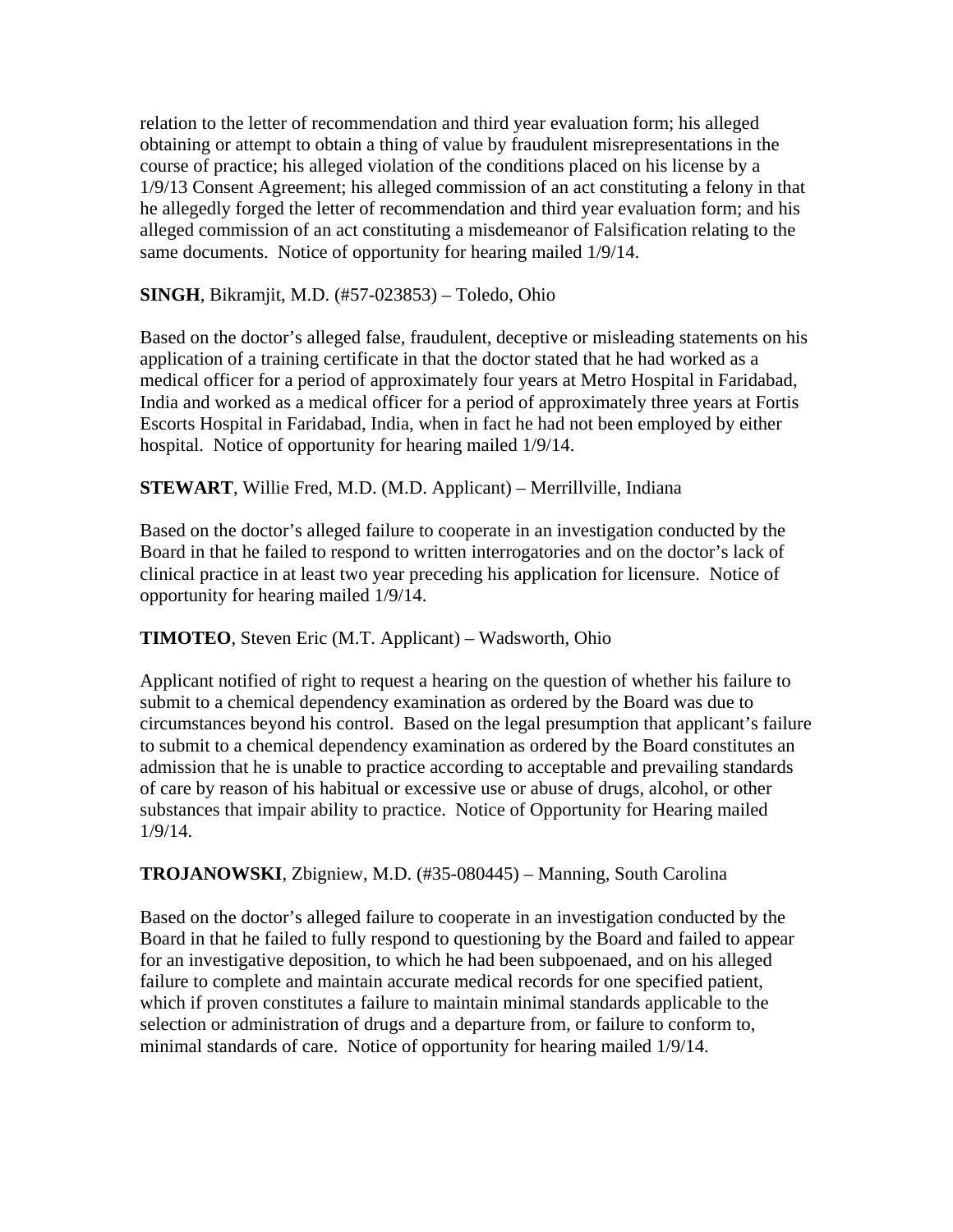### **FINAL ORDERS**

**BEEKMAN**, Stanley, D.P.M., M.T. (#36-001802 and #33-005367) – North Olmsted, Ohio

Podiatry and massage therapy licenses suspended for 15 days with probationary terms, conditions and limitations established for a period of three years. Based on licensee's conviction in the United States District Court for the Northern District of Ohio on one count of Conspiracy to Commit Bank Fraud, False Statements to Influence a Bank to Make a Loan, Mail Fraud and Wire Fraud. Order effective 1/22/14.

**ROY**, Somnath Dandapat, M.D. (#35-075700) – Avon, Ohio

Medical license permanently revoked. Based on the doctor's conviction in the Court of Common Pleas, Lorain County, on four felony counts of Gross Sexual Imposition and two misdemeanor counts of Sexual Imposition, the underlying conduct involving female patients. Order effective 1/9/14.

**SAOUD**, Allen George, D.O. (#34-003681) – Clarksburg, West Virginia

Medical license permanently revoked. Based on the doctor's conviction in the United States District Court for the Northern District of West Virginia on five felony counts of Health Care Fraud, eight felony counts of Health Care Fraud, one felony count of Aggravated Identity Theft, one felony count of Concealment of Material Facts in Health Care Matter, one felony count of Corrupt Endeavor to Obstruct and Impede the Due Administration of Internal Revenue Laws, five felony counts of Bankruptcy Fraud, and one felony count of False Statement to a Federal Agent and prior action by the West Virginia Board of Osteopathic Medicine which suspended the doctor's license. Order effective 1/9/14. (Journal Entry – No hearing requested.)

**SEVREY**, Martin Ryerson, Jr., D.O. (#34-002020) – Ava, Missouri

Medical license revoked. Based on the doctor's conviction in September 2012 in the Circuit Court of Douglas County, Missouri, on one felony count of domestic assault; his conviction in March 2013 in the Circuit Court of Douglas County, Missouri, on four misdemeanor counts of failure to keep or furnish records on controlled substances; and prior action by the Missouri State Board of Registration which placed the doctor's license on probation for a period not to exceed two years. Order effective 1/9/14. (Journal Entry – No hearing requested.)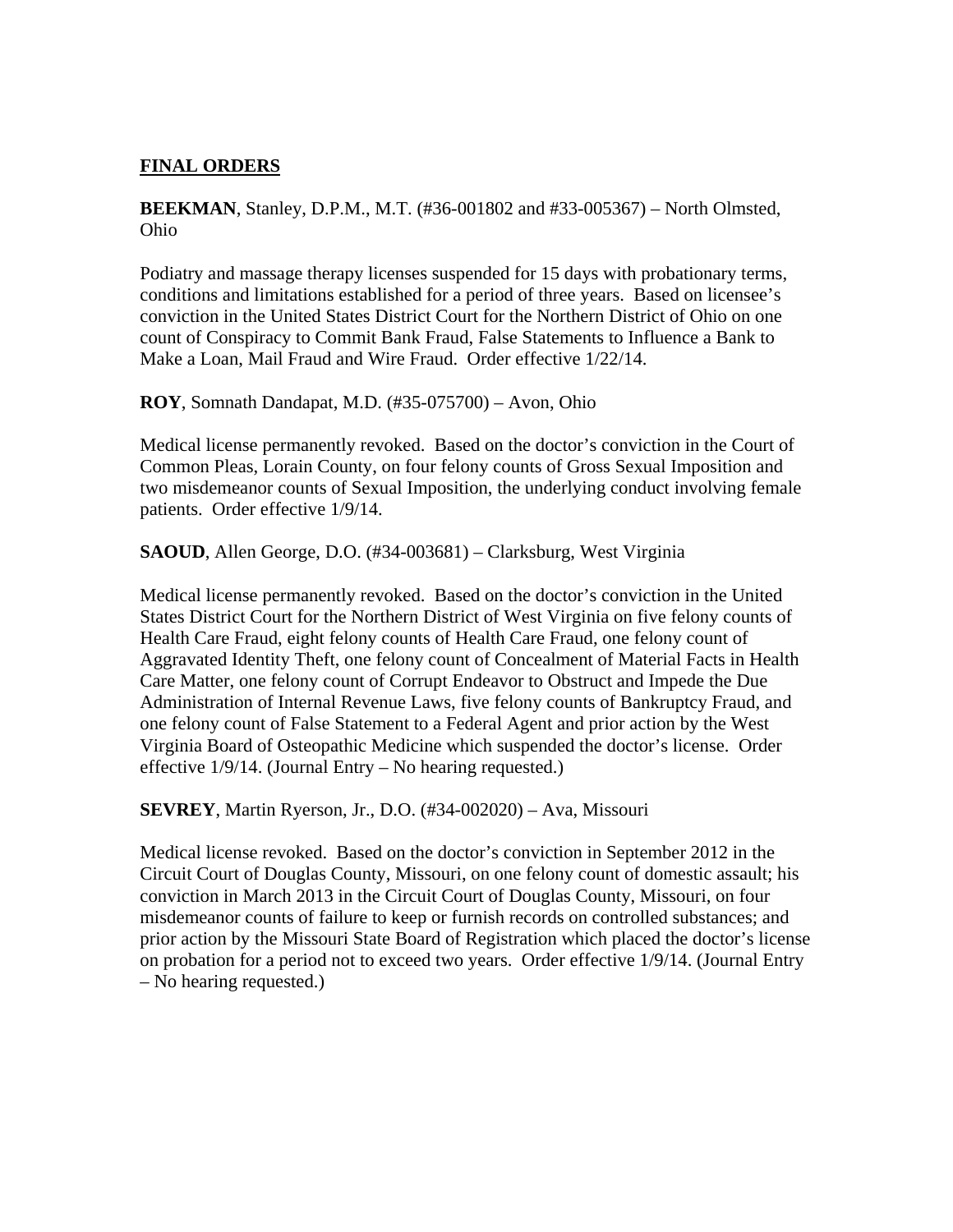## **CONSENT AGREEMENTS**

#### **KUMAR**, I. Praveen, M.D. (#35-066270) – Hudson, Ohio

License reinstated subject to probationary terms and conditions for at least three years. Based on doctor having completed all requirements for reinstatement of license pursuant to the terms of a 6/12/13 Consent Agreement. Effective 1/8/14.

**WEST**, Joseph M. (M.T. Applicant) – Trenton, Ohio

Application for license to practice massage therapy granted and license immediately suspended for an indefinite period of time. Interim monitoring conditions and conditions for reinstatement established, including requirement that he enter into a subsequent consent agreement incorporating probationary terms, conditions, and limitations. Based on applicant's admission that he has been diagnosed with Alcohol Abuse and that he is unable to practice according to acceptable and prevailing standards of care without further treatment and monitoring. Agreement effective  $1/8/14$ .

### **VOLUNTARY SURRENDERS/RETIREMENTS**

**KHAN**, Shahida Aziz, M.D. (#35-060099) – London, Ohio

Permanent revocation of medical license authorized by doctor in lieu of further formal disciplinary proceedings pursuant to Sections 7431.22(B)(3) and 4731.22(B)(10), Ohio Revised Code. Effective 1/8/14.

**LASSITER**, James Earl, M.D. (#35-062810) – Findlay, Ohio

Permanent revocation of medical license authorized by doctor in lieu of further formal disciplinary proceedings based on the doctor's admission to the allegations contained in the 10/9/13 Notice of Opportunity for Hearing and the surrender of the doctor's Drug Enforcement Administration registration. Effective 1/8/14.

**MCCARTY**, Richard N., D.O. (#34-002497) – Powell, Ohio

Permanent revocation of osteopathic medical license authorized by the doctor in lieu of formal disciplinary proceedings pursuant to Sections 4731.22(B)(2) and 4731.22(B)(19), Ohio Revised Code. Effective 1/8/14.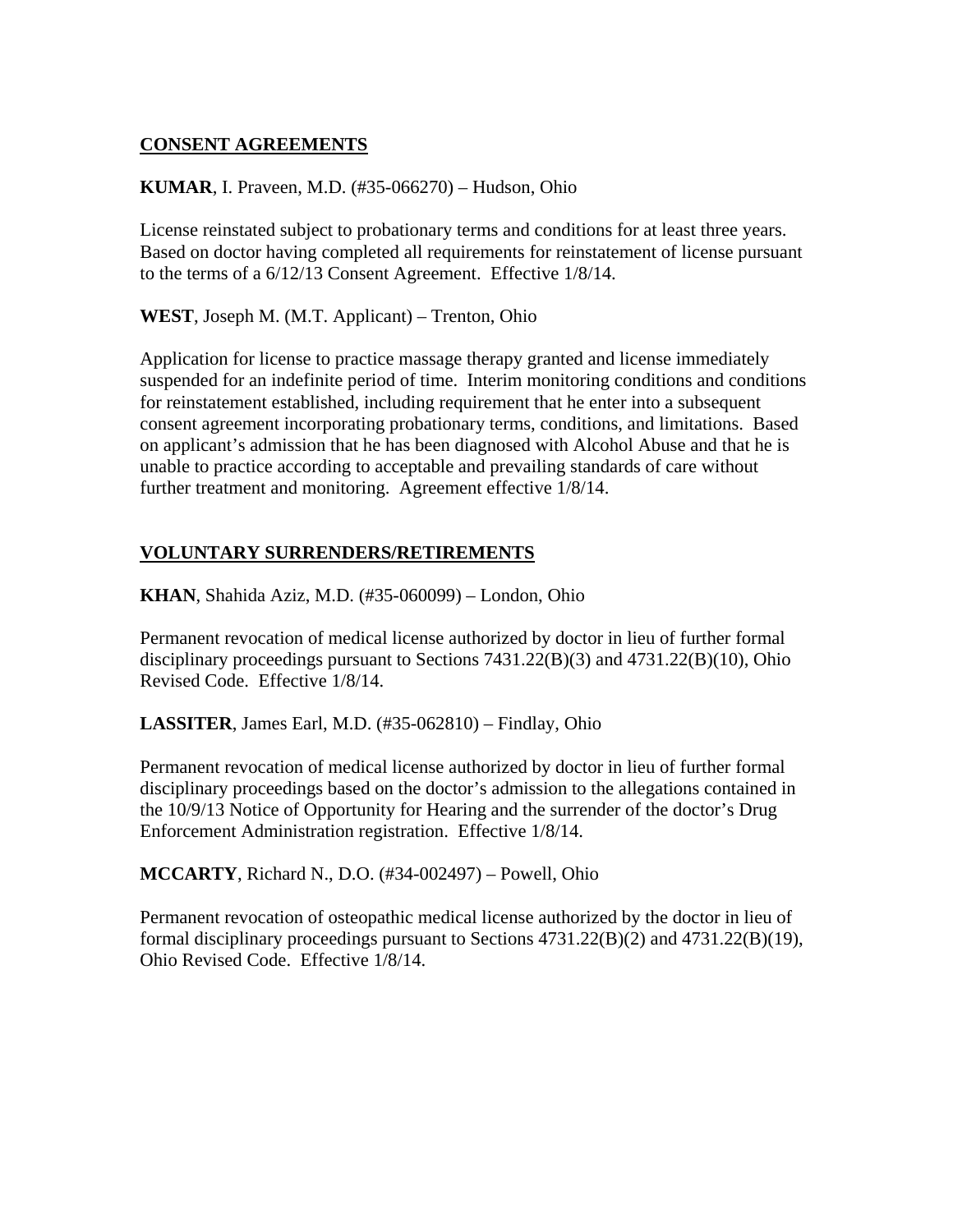## **PROBATIONARY REQUESTS AND MODIFICATIONS**

**ADAS**, Mohammad A., M.D. (#35-055276) – Perrysburg, Ohio

Doctor's request for approval of modified practice plan approved by vote of the Board on 1/8/14.

**BALDIE**, Kevin Gordon, M.D. (#57-023701) – Akron, Ohio

Doctor's request for approval of treating psychiatrist granted by vote of the Board on 1/8/14.

**BRAUCH**, Rebecca Ann, M.D. (#57-018855 and #35-122513) – Akron, Ohio

Doctor's request for approval of treating psychiatrist granted by vote of the Board on 1/8/14.

**CRAGEL**, Michael D., D.P.M. (#36-002026) – Maumee, Ohio

Doctor's request to reduce required personal appearances to every six months, reduce required drug and alcohol rehabilitation meetings to two per week with a minimum of ten per month, and discontinue monthly chart review requirement granted by vote of the Board on 1/8/14.

**ELLIS**, John P., D.P.M. (#36-002463) – Fairview Park, Ohio

Doctor's request to reduce required drug and alcohol meetings to two per week with a minimum of ten per month and reduce psychotherapy sessions to every three months granted by vote of the Board on 1/8/14.

**GORDON**, Julian A., M.D. (#35-040438) – Beachwood, Ohio

Doctor's request to discontinue psychotherapy sessions granted by vote of the Board on 1/8/14.

**HESLER**, Brian David, M.D. (#35-121206) – Cleveland, Ohio

Doctor's request to discontinue Naltrexone treatment, reduce required psychotherapy to every three months, reduce required alcohol and drug rehabilitation meetings to two per week with a minimum of 10 per week, and reduce required personal appearances to every six months granted by vote of the Board on 1/8/14.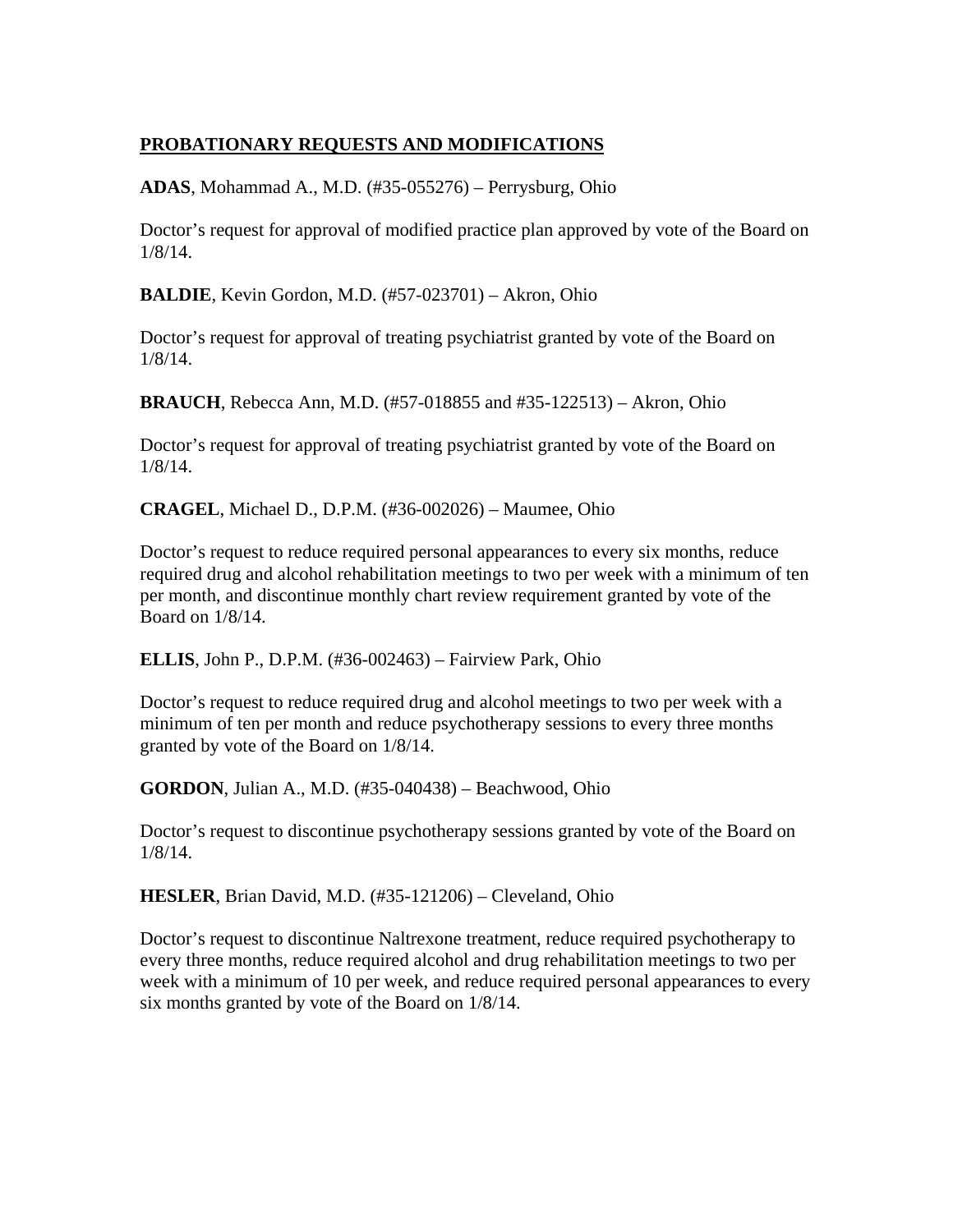**HILL**, Josh Utah, P.A. (#50-001493) – Burlington, Kentucky

Physician Assistant's request to reduce required psychiatric sessions to every six months granted by vote of the Board on 1/8/14.

**JOHNSON**, Gregory Gene, M.D. (#35-048254) – Perrysburg, Ohio

Doctor's request for approval of a modified practice plan and additional monitoring physician granted by vote of the Board on 1/8/14.

**KRAENZLER**, Erik John, M.D. (#35-056589) – Brecksville, Ohio

Doctor's request for approval of treating psychiatrist and monitoring physician granted by vote of the Board on 1/8/14. Frequency and number of charts to be reviewed established.

**MAHAJAN**, Mahendra Kumar, M.D. (#35-043538) – Beavercreek, Ohio

Doctor's request to reduce required drug and alcohol rehabilitation meetings to two per week with a minimum of then per month, reduce required psychotherapy treatment sessions to once a month, reduce required psychiatric treatment to every three months, and reduce required personal appearances to every six months granted by vote of the Board on 1/8/14.

**MUFFLEY**, Patrick Eugene, D.O. (#34-008355) – Lewis Center, Ohio

Doctor's request for approval of physician patient boundaries course granted by vote of the Board on 1/8/14.

**ROSENSTEIN**, Robert James, D.P.M. (#36-001919) – Highland Heights, Ohio

Doctor's request for approval of personal/professional ethics course granted by vote of the Board on 1/8/14.

**SILVERBLATT**, James H., M.D. (#35-052954) – Gates Mills, Ohio

Doctor's request for approval of controlled substances prescribing course granted by vote of the Board on 1/8/14.

**SKIBICKI**, Rick, M.D. (#35-047024) – Findlay, Ohio

Doctor's request to reduce required psychiatric treatment sessions to every six months granted by vote of the Board on 1/8/14.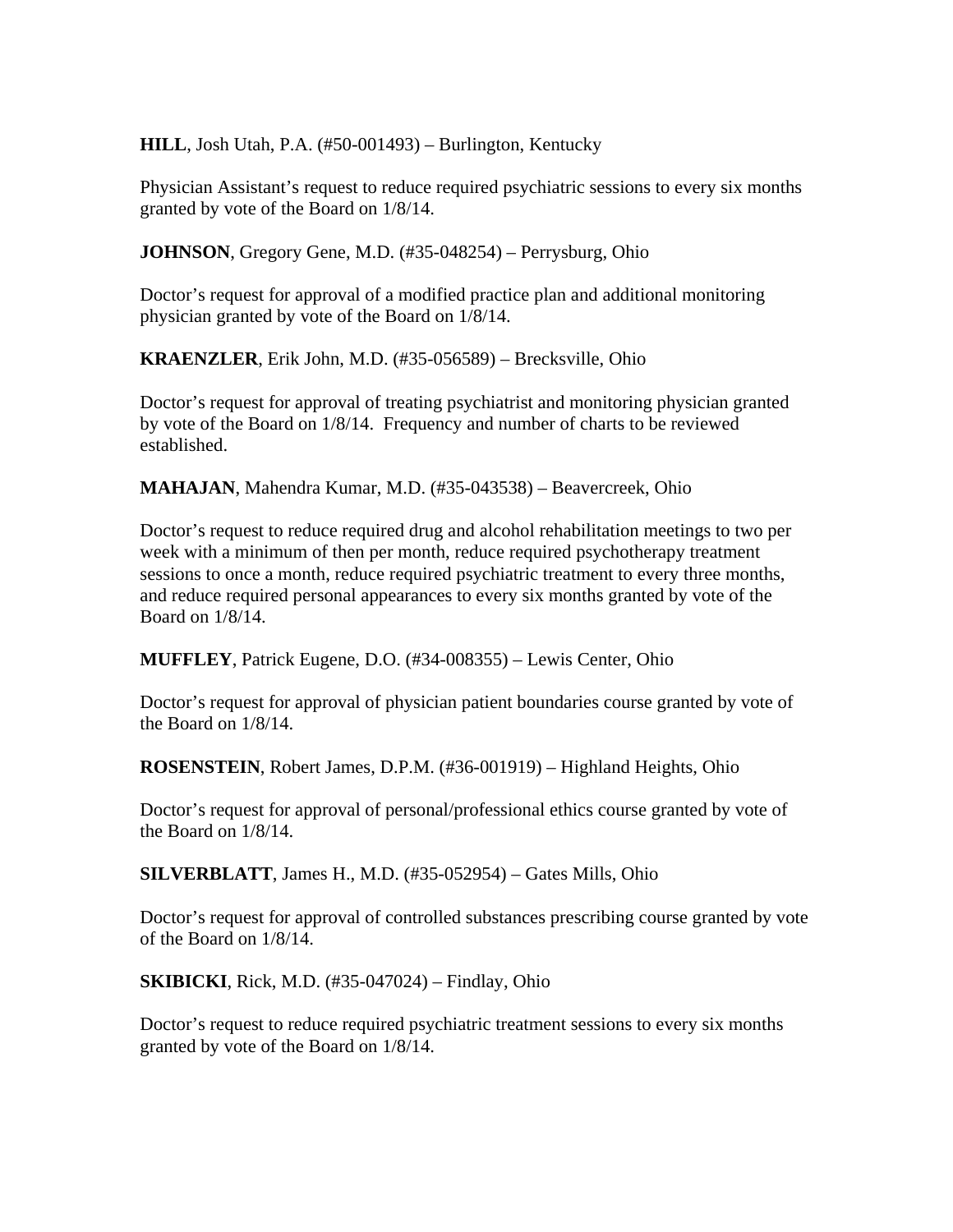## **PROBATION TERMINATED**

**CHAMBERS**, Carolyn Ann, M.D. (#35-096570) – Mansfield, Ohio

Doctor's request for release from terms of 1/12/11 Consent Agreement granted by vote of the Board on 1/8/14. Effective 1/12/14.

**GROSS**, Elizabeth J., P.A. (#50-002874) – Columbus, Ohio

Physician Assistant's request for release from terms of 9/8/10 Consent Agreement granted by vote of the Board on 1/8/14. Effective 1/15/14.

**KEREK**, William Balint, M.D. (#35-040905) – Canton, Ohio

Doctor's request for release from terms of 1/13/10 Board Order granted by vote of the Board on 1/8/14. Effective 1/12/14.

**MCCARREN**, Stephen Thomas, M.D. (#35-064277) – North Canton, Ohio

Doctor's request for release from terms of 1/15/09 Consent Agreement granted by vote of the Board on 1/8/14. Effective 1/15/14.

### **COURT ACTIONS**

**KHAN**, Ali, M.D. (#35-082837) – Perrysburg, Ohio

Notice of appeal of Board's 12/11/13 permanent revocation order filed by the doctor with the Franklin County Court of Common Pleas on 12/24/13.

**MANSOUR**, Waleed Nasr, M.D. (#34-078230) – Youngstown, Ohio

Notice of appeal of Board's 12/11/13 order reprimanding the doctor and placing his license on probation filed by the doctor with the Franklin County Court of Common Pleas on 12/31/13.

### **NON-DISCIPLINARY ORDERS**

**LANZARETTA**, Colleen A., M.T. (#33-006869) – Lakewood, Ohio

Massage therapist's application for restoration of her license to practice massage therapy granted, pending passage of the Massage and Bodywork Licensing Examination. Based on massage therapist having not practiced in at least two years prior to application for restoration of license. Order effective 1/9/14. (Journal Entry – No hearing requested.)